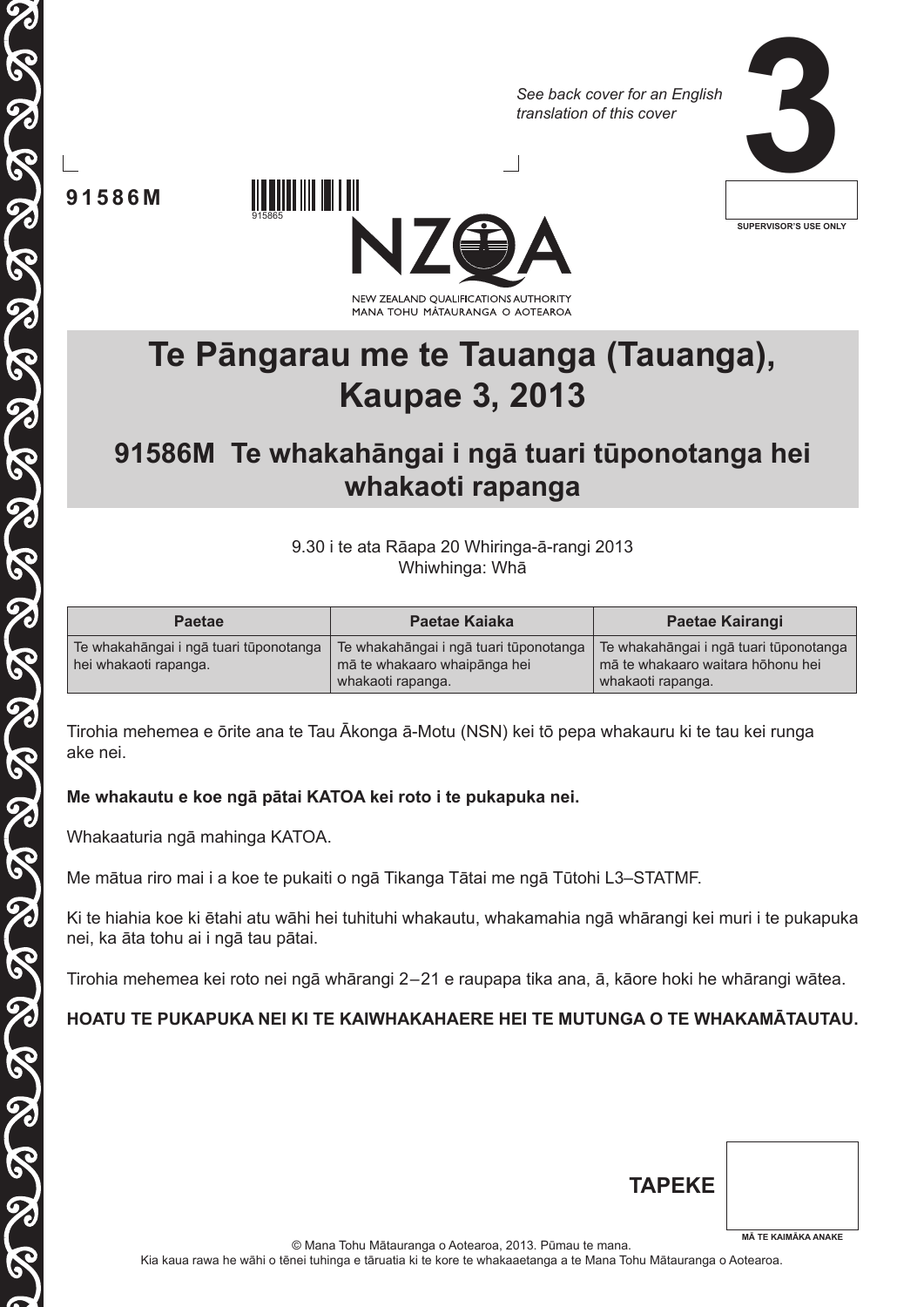Kia 60 meneti hei whakautu i ngā pātai o tēnei pukapuka.

#### **PĀTAI TUATAHI: POIPĀTŪ**

(a) Ko te roa o ngā kēmu poipātū mō tētahi kaitākaro tino toa ka taea te whakatauira mā te tuari māori, me te toharite o te 44.6 meneti me te ine mahora o te 7.3 meneti.

Tātaihia te ōrautanga o ngā kēmu mō tēnei kaitākaro tino toa e tūmanakohia ka mutu i roto i te 40 meneti, ka roa ake rānei i te 50 meneti.

(b) Mō tētahi atu kaitākaro tino toa, i kohia ngā raraunga mō te roa o āna kēmu i roto i tētahi wā roa. E whakaatu ana te kauwhata pouhere i raro i ēnei mōhiohio:



**MĀ TE KAIMĀKA ANAKE**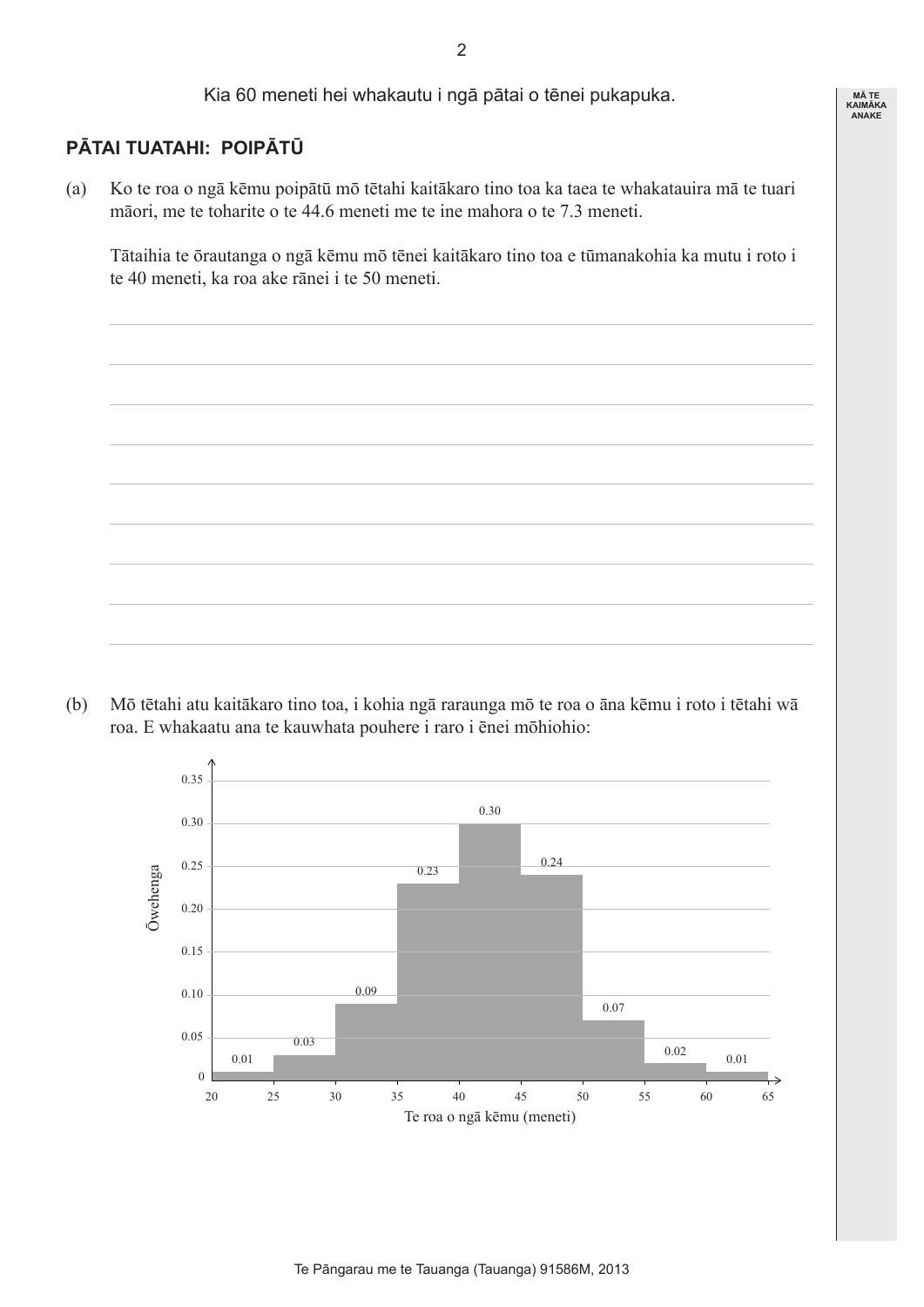You are advised to spend 60 minutes answering the questions in this booklet.

#### **QUESTION ONE: SQUASH**

(a) The lengths of squash matches for a particular high performance squash player can be modelled by the normal distribution, with a mean of 44.6 minutes and a standard deviation of 7.3 minutes.

Calculate the percentage of matches for this particular high performance squash player that could be expected to last less than 40 minutes or longer than 50 minutes.

(b) For another high performance player, data on the length of their matches was collected over a long period of time. The histogram below displays this information:



**ASSESSOR'S USE ONLY**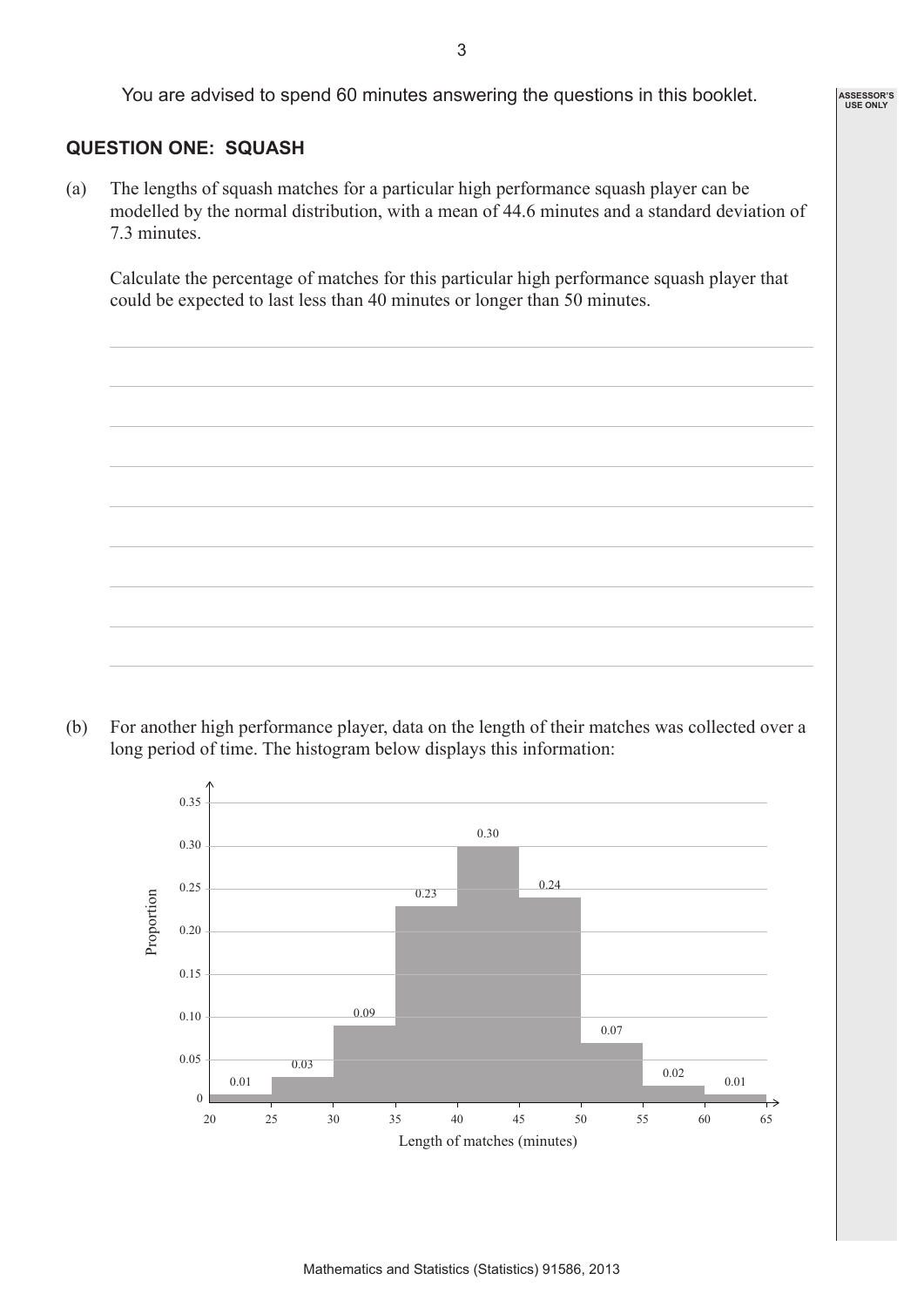**MĀ TE KAIMĀKA ANAKE**

Mō ēnei raraunga, ko te roa toharite o ngā kēmu he 42.2 meneti me te ine mahora o te 6.8 meneti.

Whakamāramahia mēnā he tōtika ake te tuari māori hei tauira mō te tuaritanga o te roa o ngā kēmu mō te kaitākaro tino toa.

I roto i tō whakautu, whakaahuahia ngā āhuatanga o te tuaritanga me te whakauru i tētahi tātaitanga kotahi i te itinga rawa.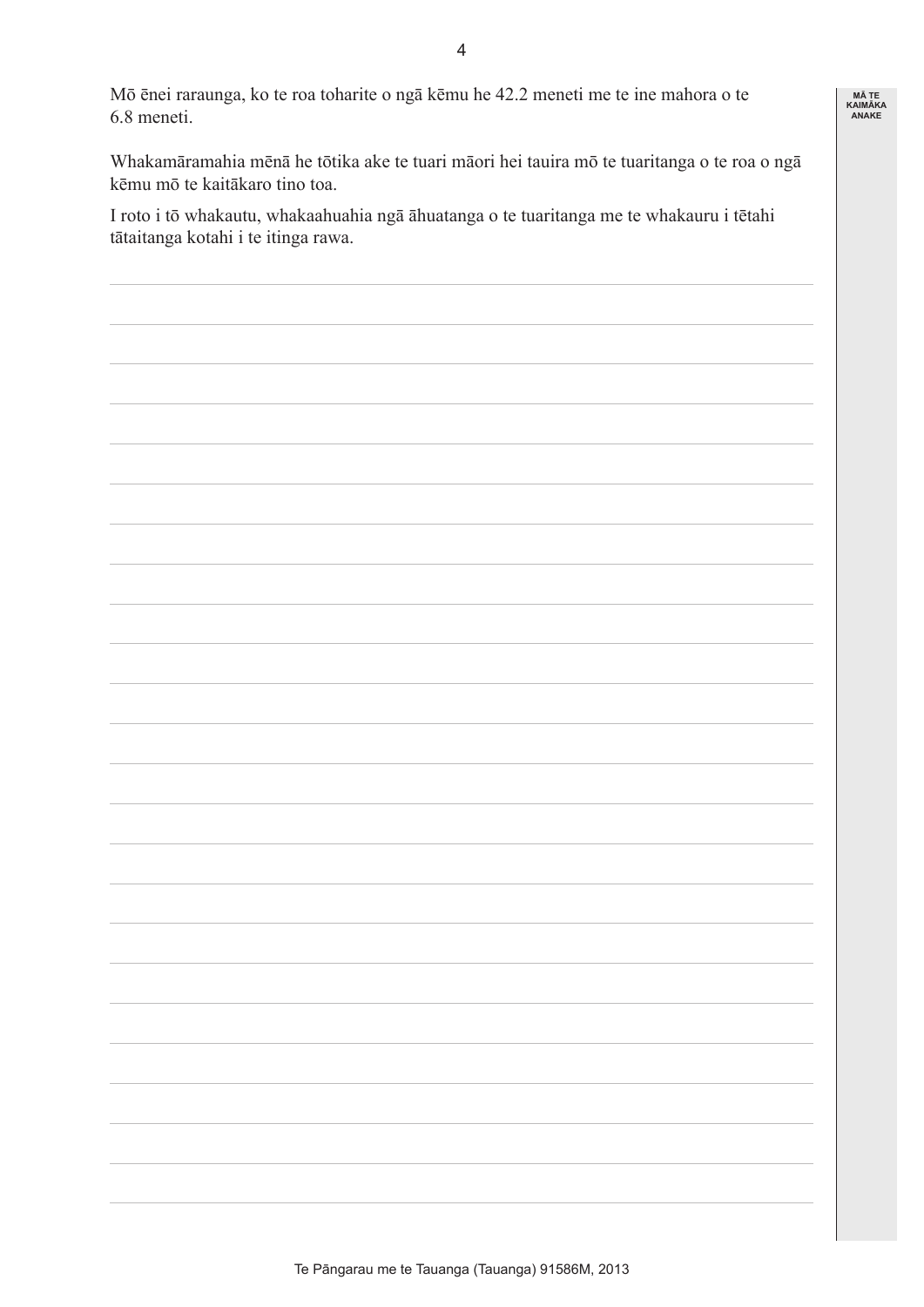**ASSESSOR'S USE ONLY**

For this data, the mean length of matches is 42.2 minutes and the standard deviation is 6.8 minutes.

Explain whether a normal distribution would be an appropriate model for the distribution of lengths of matches for the high performance player.

As part of your explanation, describe the features of the distribution and include at least one calculation.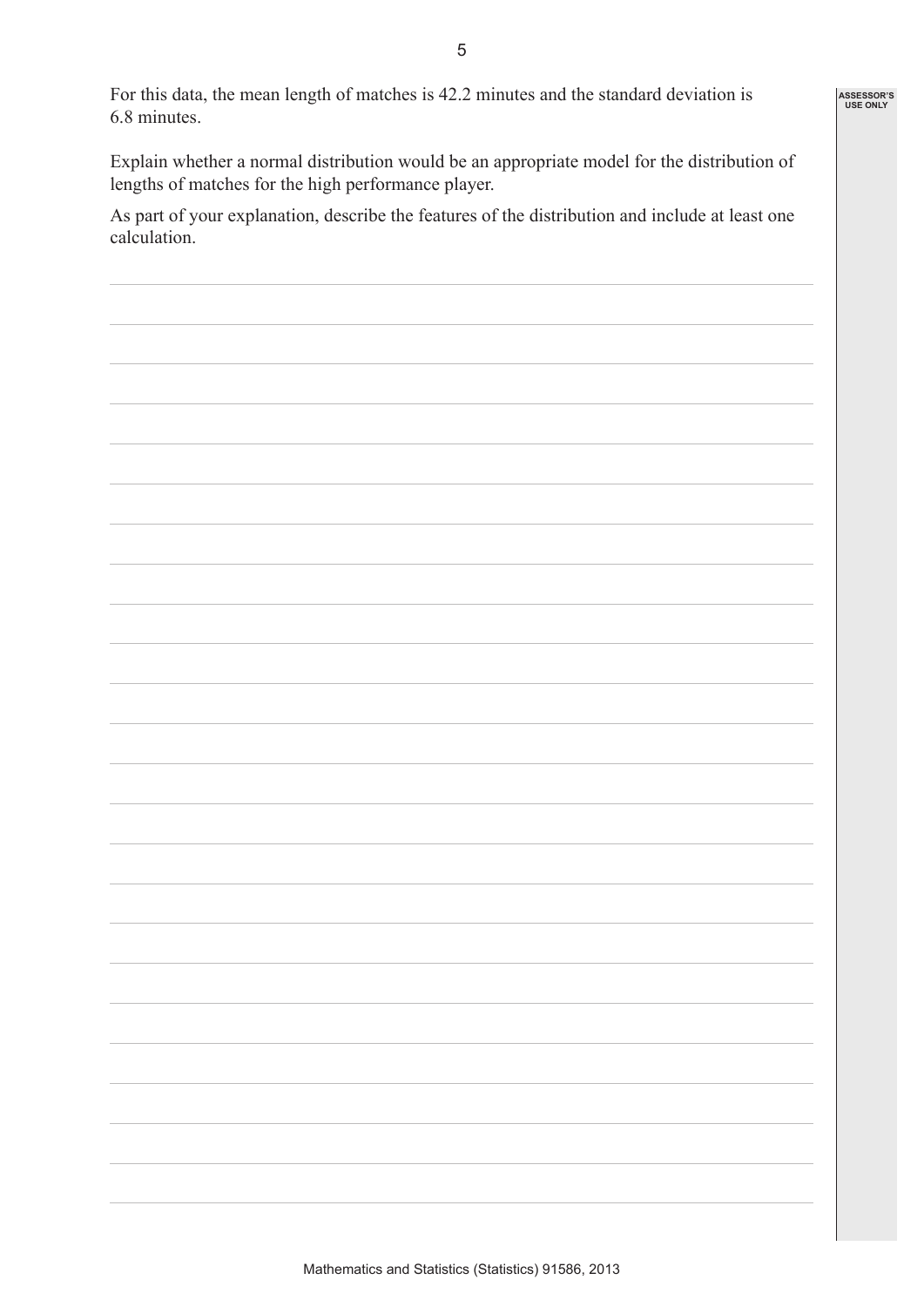(c) Ko te maha o ngā pūngoi ka whakapauhia e tētahi kaitākaro tino toa, B, i tētahi kēmu whakangungu ka taea te whakatauira mā tētahi tuari māori, me te toharite o te 1496 me te ine mahora o te 7.81.

Ko te maha o ngā karori ka whakapauhia e tētahi atu kaitākaro tino toa, C, i tētahi kēmu whakangungu ka taea te whakatauira mā tētahi tuari māori, me te toharite o te 1496.

Ko te tūmanako ka pau i a kaitākaro C ngā karori 1500 i roto i te 28% o ana kēmu whakangungu.

Whakamāramahia mai he pēhea te whakataurite o te ine mahora o te tuaritanga o ngā karori i pau i a kaitākaro C i tētahi kēmu whakangungu ki te ine mahora o te tuaritanga o ngā karori i pau i a kaitākaro B i te wā o tētahi kēmu whakangungu.



**MĀ TE KAIMĀKA ANAKE**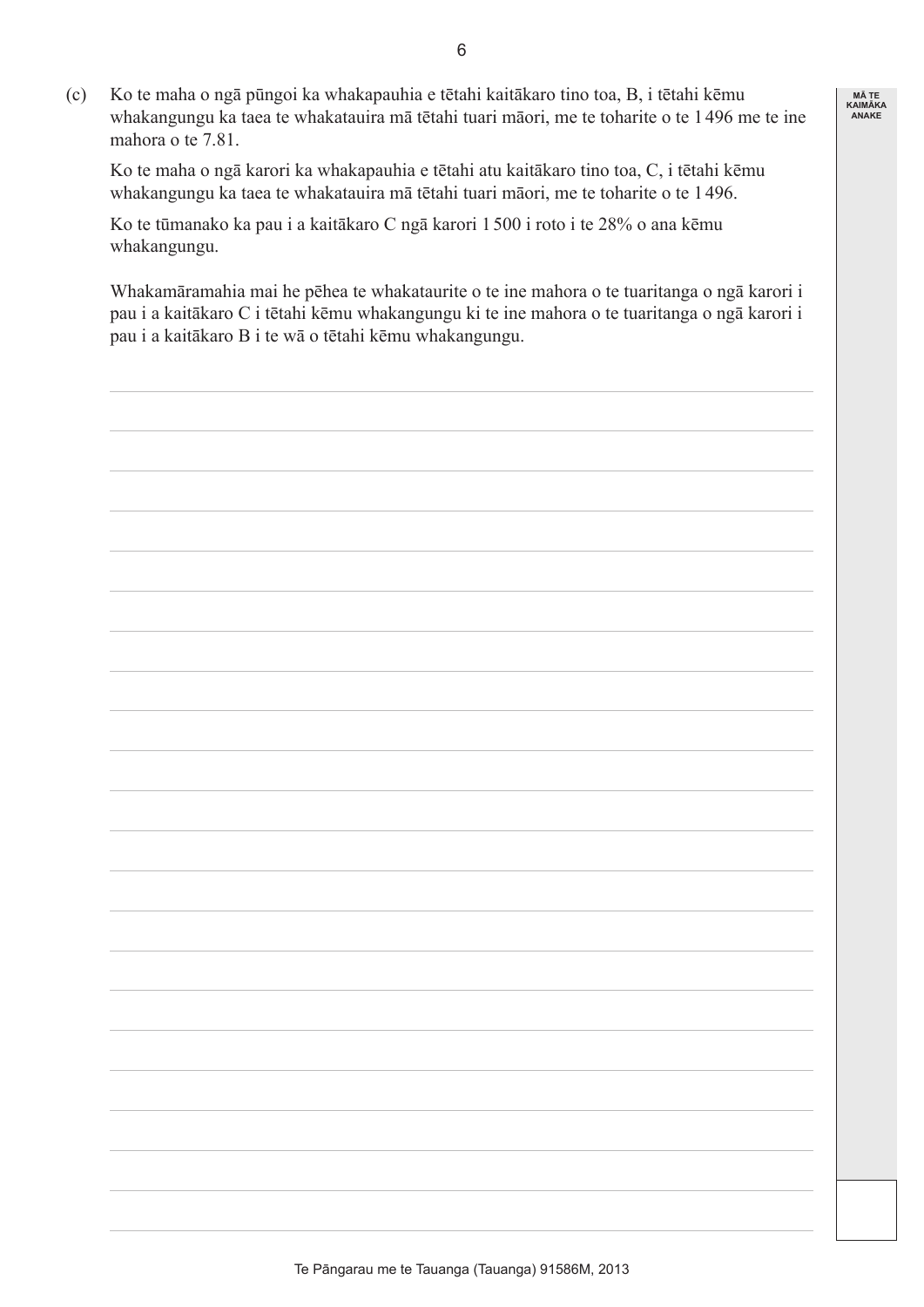(c) The number of calories a particular high performance player, B, burns during a training game can be modelled by a normal distribution, with mean 1496 and standard deviation 7.81.

The number of calories another high performance player, C, burns during a training game can also be modelled by a normal distribution, with mean 1496.

Player C is expected to burn more than 1500 calories in 28% of training games.

Explain how the standard deviation of the distribution of calories burned by player C during a training game compares with the standard deviation of the distribution of the calories burned by player B during a training game.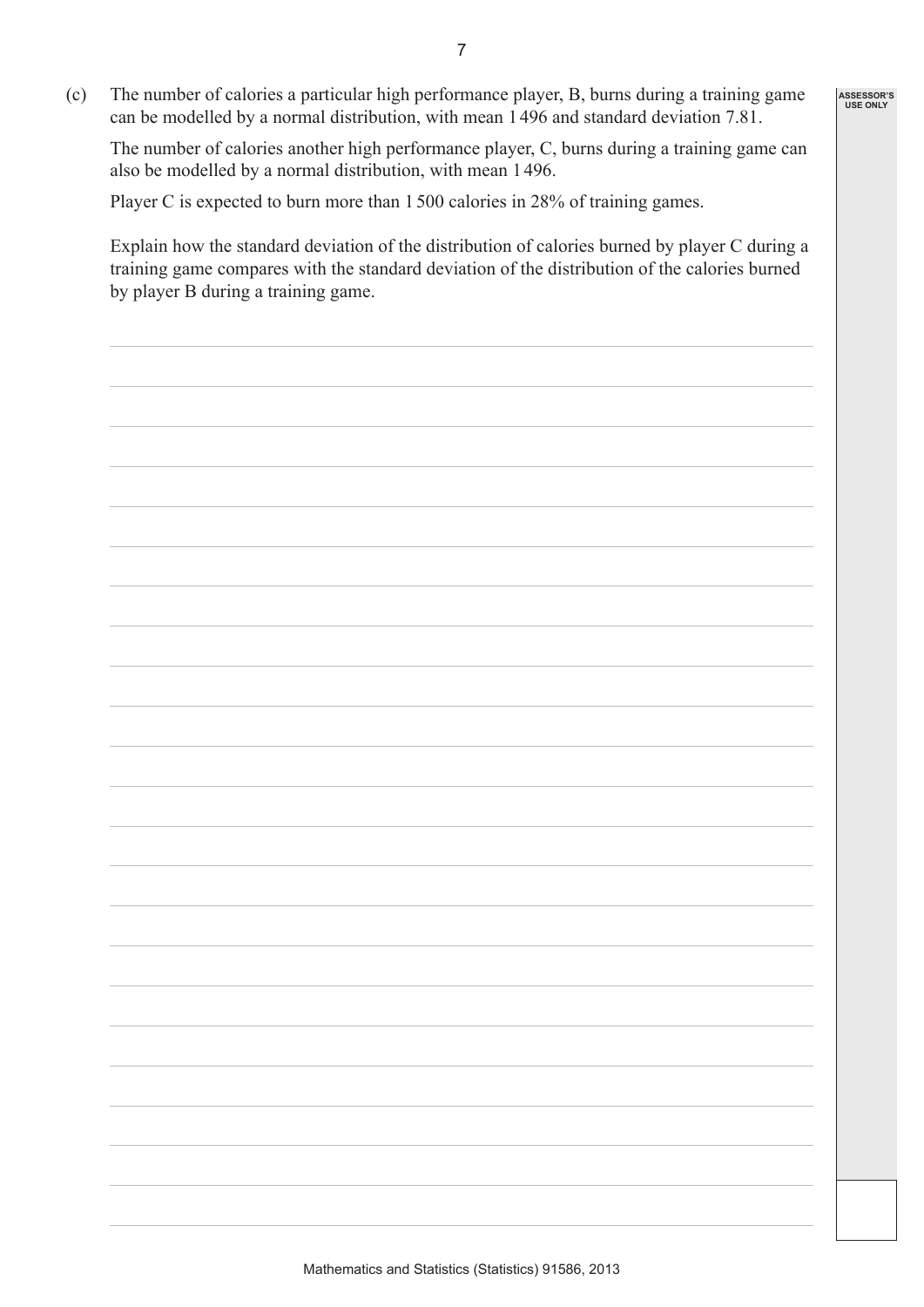## **MĀ TE KAIMĀKA ANAKE**

#### **PĀTAI TUARUA: HAUPOI TIO**

I roto i te tākaro haupoi tio he tino nui te pāpāhia o te porotaka (te kōpae porohita e hauhauhia ana) i waenga i ngā kapa e rua, ā, tino kore kē nei e tū te karaka i roto i tētahi kēmu o te 60 meneti. He tino ohorere mēnā ka whiwhi piro, ka puta motuhaketia, ā, he ōrite te tūponotanga o te whiwhi piro i ia meneti o te kēmu.

(a) I puta tēnei kauwhata e whai ake nā ngā mātakitanga o te nui o ngā piro i whiwhi tētahi tīma i roto i tētahi kēmu haupoi tio 60 meneti te roa, i roto i ngā kēmu tino maha.



(i) Whakaahuahia ngā āhuatanga matua o te tuaritanga, me te whiwhi i tētahi whakatau tata mō te nui toharite o ngā piro i roto i tētahi kēmu 60 meneti (ka whakaawhiwhia ki te mati whaiira kotahi).

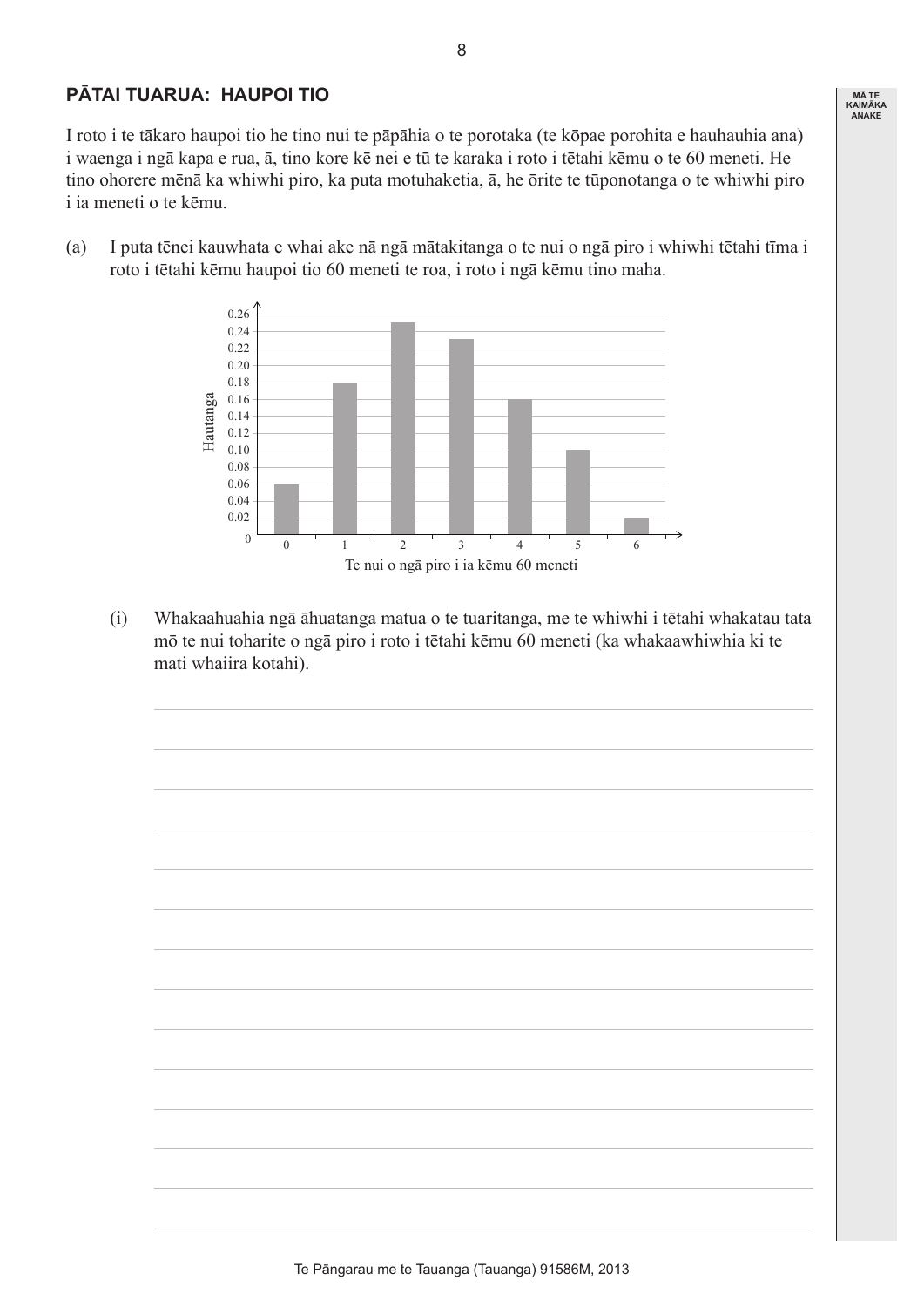#### **QUESTION TWO: ICE HOCKEY**

Ice hockey is a game where the puck (the round disk that is hit) is passed between the two teams very often, and the clock rarely stops during a 60-minute game. Goals are fairly rare, occur independently, and are approximately equally likely to happen during any minute of the game.

(a) The observations of the number of goals scored by a team during a 60-minute ice hockey game, over a large number of games, resulted in the following graph.



(i) Describe the key features of the distribution, and obtain an estimate for the mean number of goals scored per 60-minute game (rounded to one decimal place).



9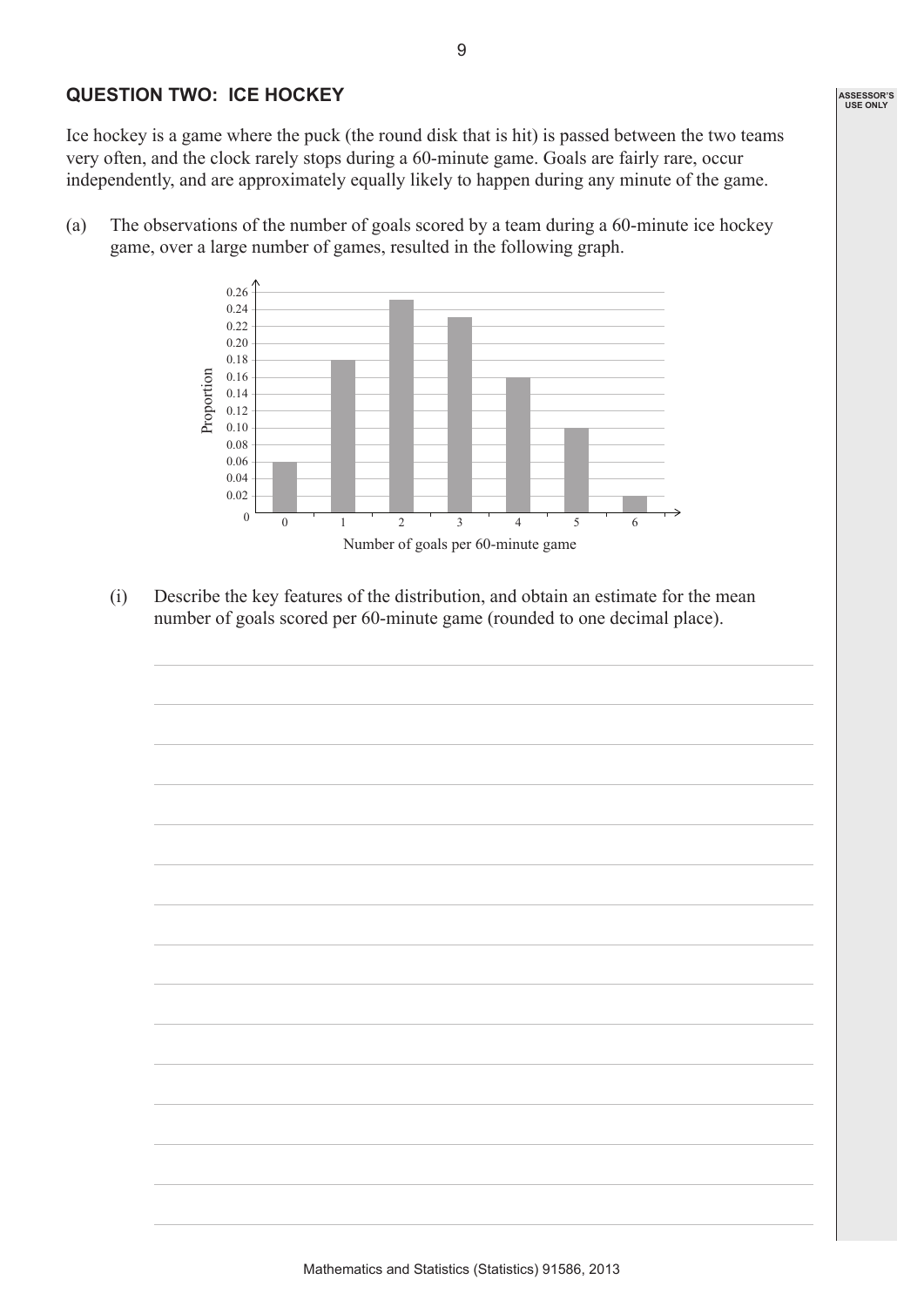(ii) I muri i te 30 meneti o tētahi kēmu haupoi tio me tēnei kapa, kāore anō i whai piro te kapa.

Mā te whakamahi i tō whakautu ki te wāhanga (i) me tētahi tuari tūponotanga tōtika hei whakatauira i tēnei āhuatanga, tātaihia te tūponotanga ka whiwhi te kapa i ngā piro e rua i te itinga rawa i te mutunga o te kēmu.

**MĀ TE KAIMĀKA ANAKE**

I roto i tō whakautu, me parahau e koe tō kōwhiringa tuaritanga, ka tautuhi i te (ngā) tawhā o tēnei tuaritanga, ka tuhi i te (ngā) whakatarunatanga ka puta i a koe.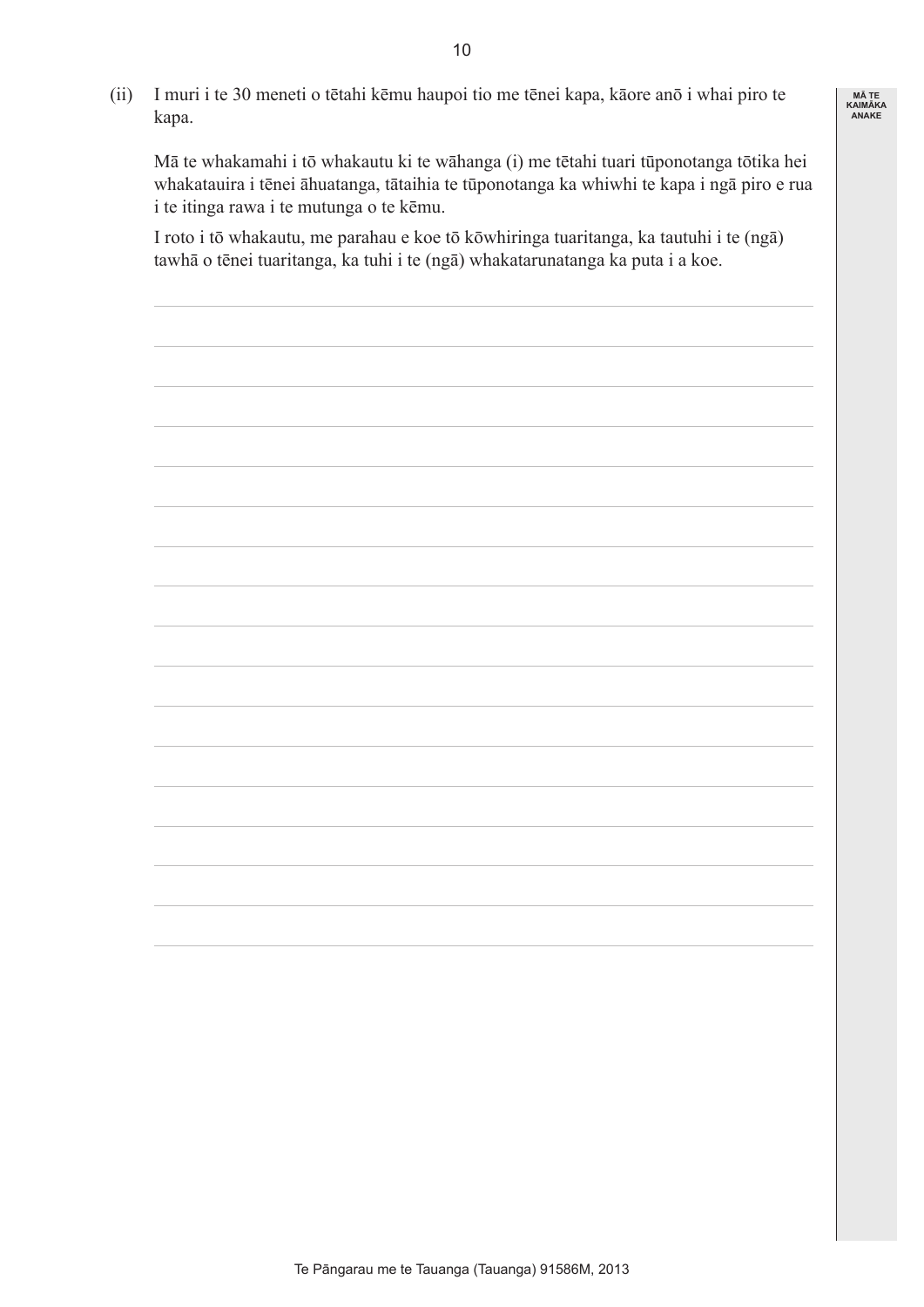(ii) After 30 minutes in an ice hockey game involving this team, the team had scored no goals.

Using your answer to part (i) and an appropriate probability distribution to model this situation, calculate the probability of the team scoring at least two goals by the end of the game.

**ASSESSOR'S USE ONLY**

In your answer, you should justify your choice of distribution, identify the parameter(s) of this distribution, and state any assumption(s) you make.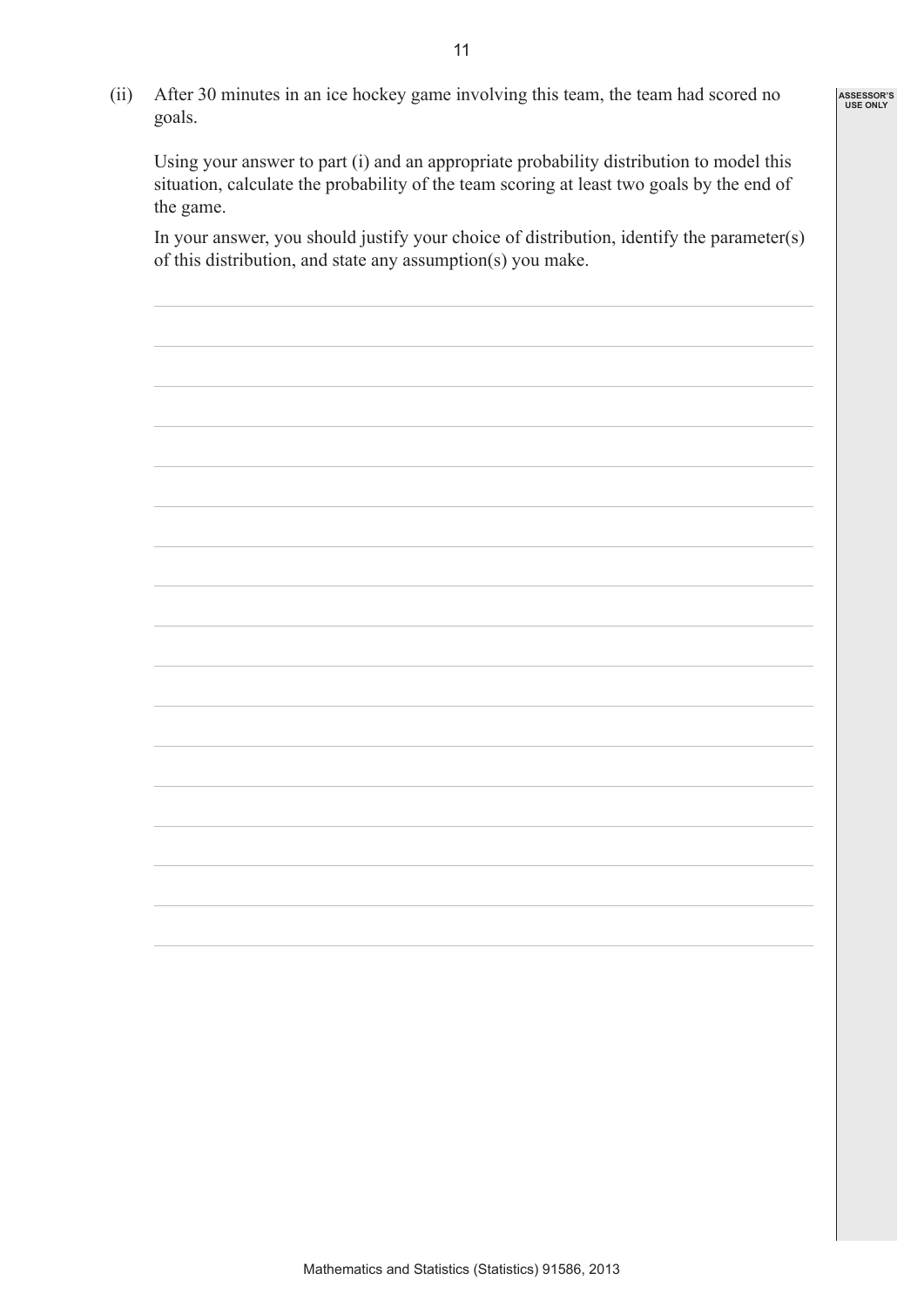**MĀ TE KAIMĀKA ANAKE**

- (b) Mō tētahi atu kapa haupoi tio, ko te nui toharite o ngā piro i whiwhi i roto i tētahi kēmu 60 meneti he 0.8.
	- (i) Tātaihia te tūponotanga i te wā o ngā kēmu 60 meneti rerekē e rua, he iti ake i te toru ngā piro a te kapa i ia kēmu.

Tuhia ō whakatarunatanga.

(ii) Mā te whakamahi i tētahi tuaritanga tōtika, kimihia te tūponotanga ka whiwhi te kapa i ngā piro e toru i te itinga rawa i roto i ngā kēmu e rua i te itinga rawa o ngā kēmu 60 meneti e rima rerekē.

I tō whakautu, tautuhia te tuaritanga me (t)ana tawhā, me te tuhi i (t)ō whakatarunatanga.

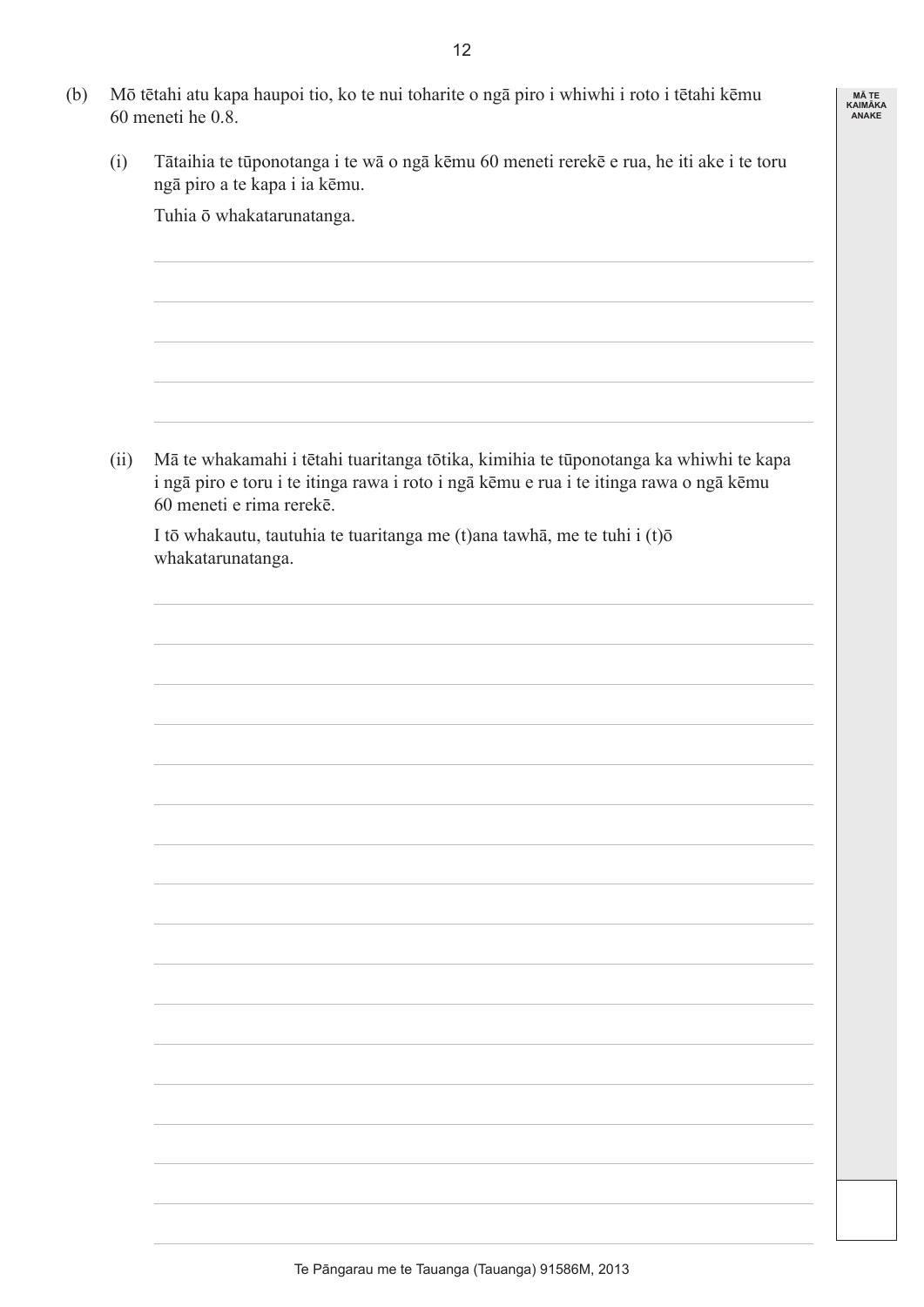**ASSESSOR'S USE ONLY**

- (b) For another ice hockey team, the mean number of goals scored per 60-minute game is 0.8.
	- (i) Calculate the probability that during two different 60-minute games, the team scores fewer than three goals in each game.

State any assumption(s) you make.

(ii) Using an appropriate distribution, find the probability that the team will score at least three goals in at least two of the next five different 60-minute games.

In your answer, identify the distribution and its parameter(s), and state any assumption(s) you make.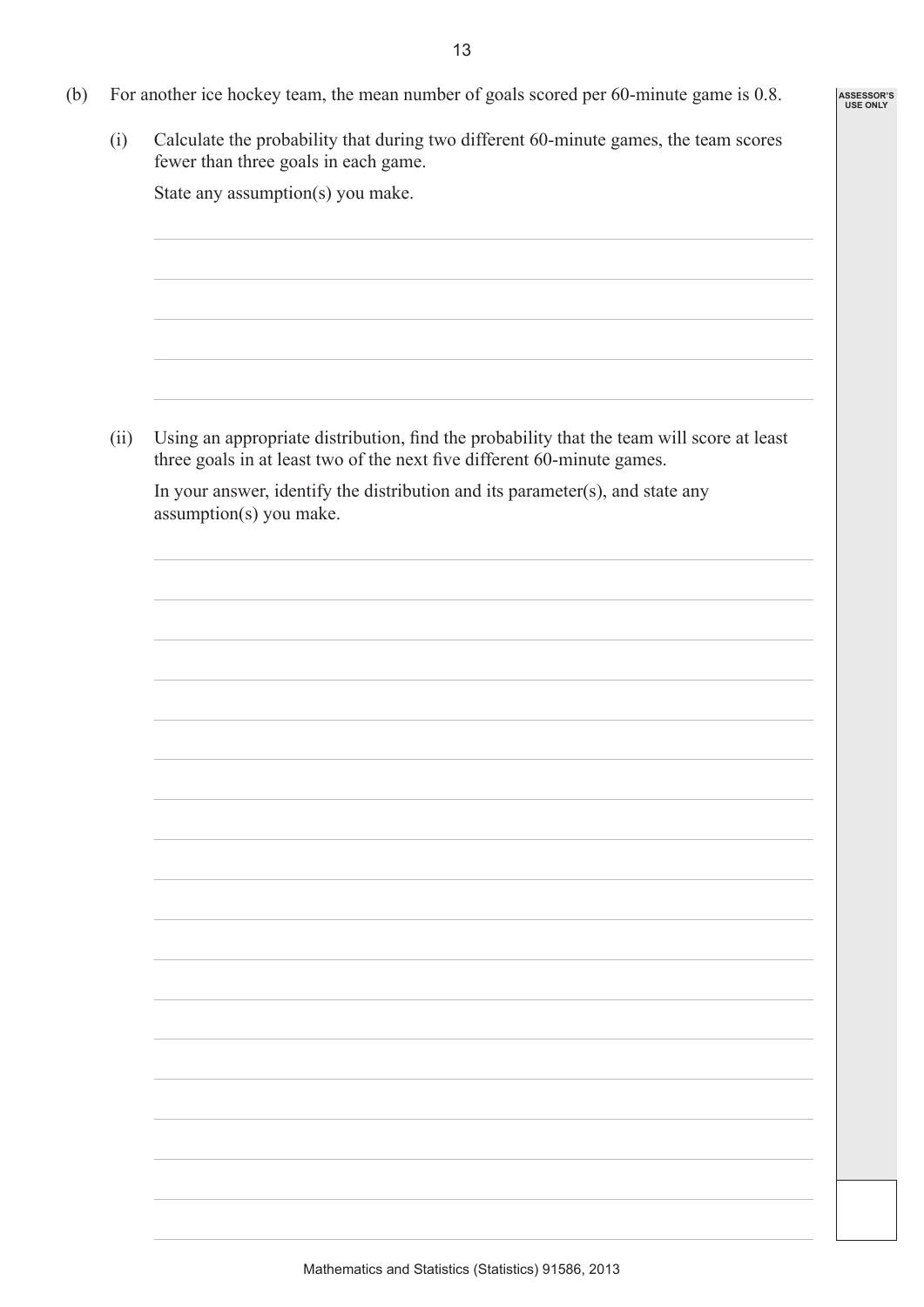#### **PĀTAI TUATORU: NGĀ KĀKAHU ŌRITE ME NGĀ UTAUTA**

0.06 0.08 0.10

*f* (*x*)

(a) Ko te kī taurangi a tētahi kamupene tuitui waitohu ki ngā pōtae hākinakina kāore e roa atu i te 22 meneti te mahi i tētahi pōtae kotahi.

E whakatauira ana i te tuaritanga tapatoru i raro nei i te roa (ā-meneti) ka oti i te kamupene te tuitui waitohu ki tētahi pōtae hākinakina kotahi.

 $14$ 



(i) Tātaihia te tūponotanga ka roa ake te mahi a te kamupene i te 8 meneti ki te tuitui waitohu ki tētahi pōtae hākinakina kotahi.

(ii) I te ekenga o te kotahi tau, ka kohia e te kamupene ngā raraunga mō te roa o tana tuitui waitohu ki tētahi pōtae hākinakina kotahi. I kitea e te kamupene he iti ake i te 8 meneti te wā ka pau mō te tuitui i te waitohu ki te 12% o ngā pōtae. I kitea anō e te kamupene ko ngā wā mōkito, mōrahi hoki ki te tuitui waitohu ki tētahi pōtae hākinakina kotahi he 2 me te 22 meneti.

Me kī ka whakamahia tonuhia tētahi tuaritanga tapatoru hei whakatauira i te roa ka oti te tuitui waitohu ki tētahi pōtae hākinakina kotahi, kimihia te aratau mō tēnei tuaritanga.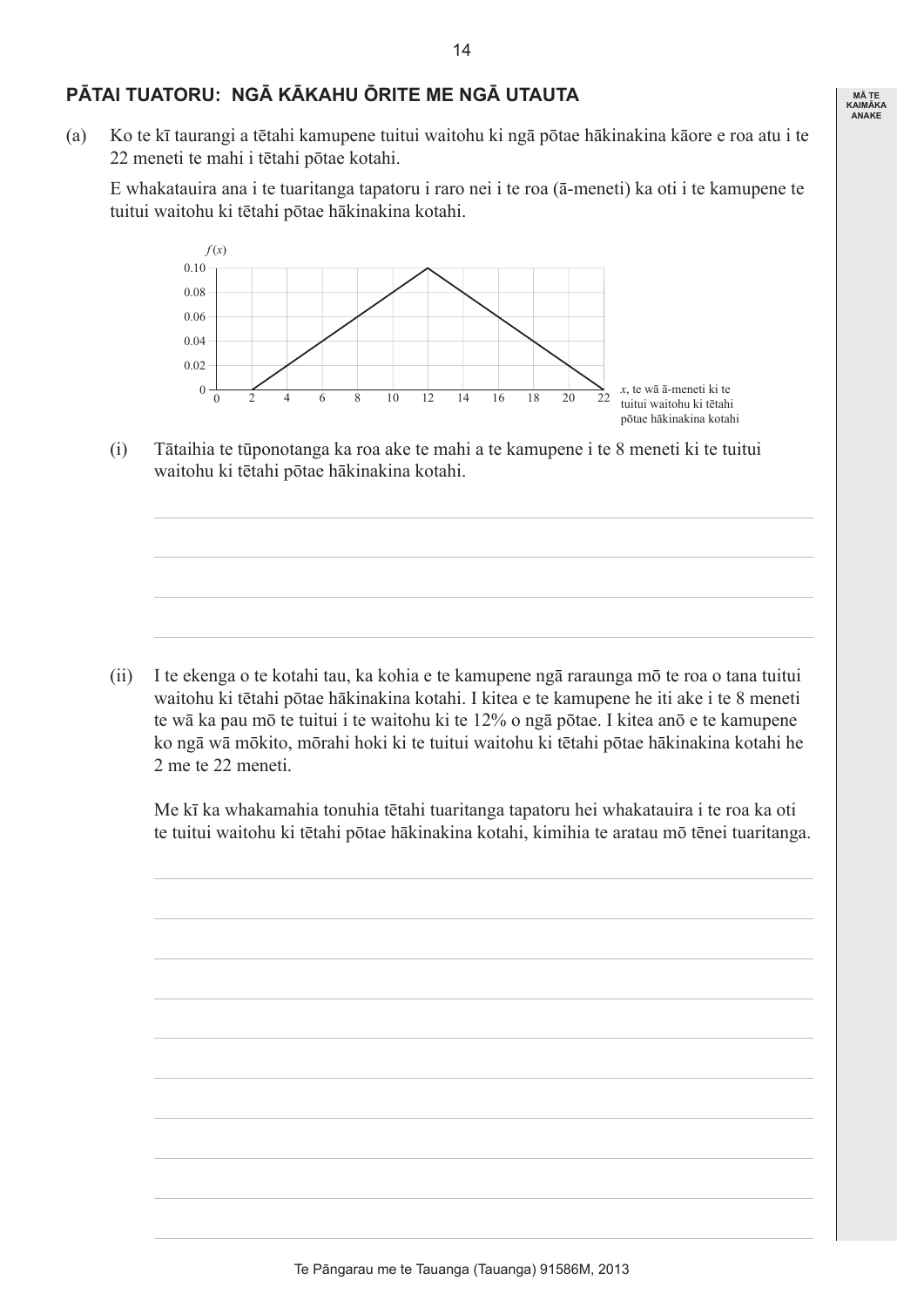#### **QUESTION THREE: UNIFORMS AND EQUIPMENT**

 $0 - \frac{1}{0}$ 0.02 0.04 0.06 0.08 0.10

*f* (*x*)

(a) A company that embroiders logos onto sports caps guarantees that this service will take no longer than 22 minutes for one cap.

The triangular distribution shown below models the time (in minutes) it takes the company to embroider a logo onto one sports cap.

15

(i) Calculate the probability that it will take the company more than 8 minutes to embroider a logo onto one sports cap.

2468 10 12 14 16 18 20 22

(ii) After a year, the company collected data on the time that it took to embroider a logo onto one sports cap. The company found that it took less than 8 minutes to embroider a logo for 12% of the caps. The company also found that the minimum and maximum times to embroider a logo onto one sports cap were 2 and 22 minutes respectively.

Assuming a triangular distribution is still used to model the time it takes to embroider a logo onto one sports cap, find the mode for this distribution.



**ASSESSOR'S USE ONLY**

*x*, time in minutes to embroider logo onto one

sports cap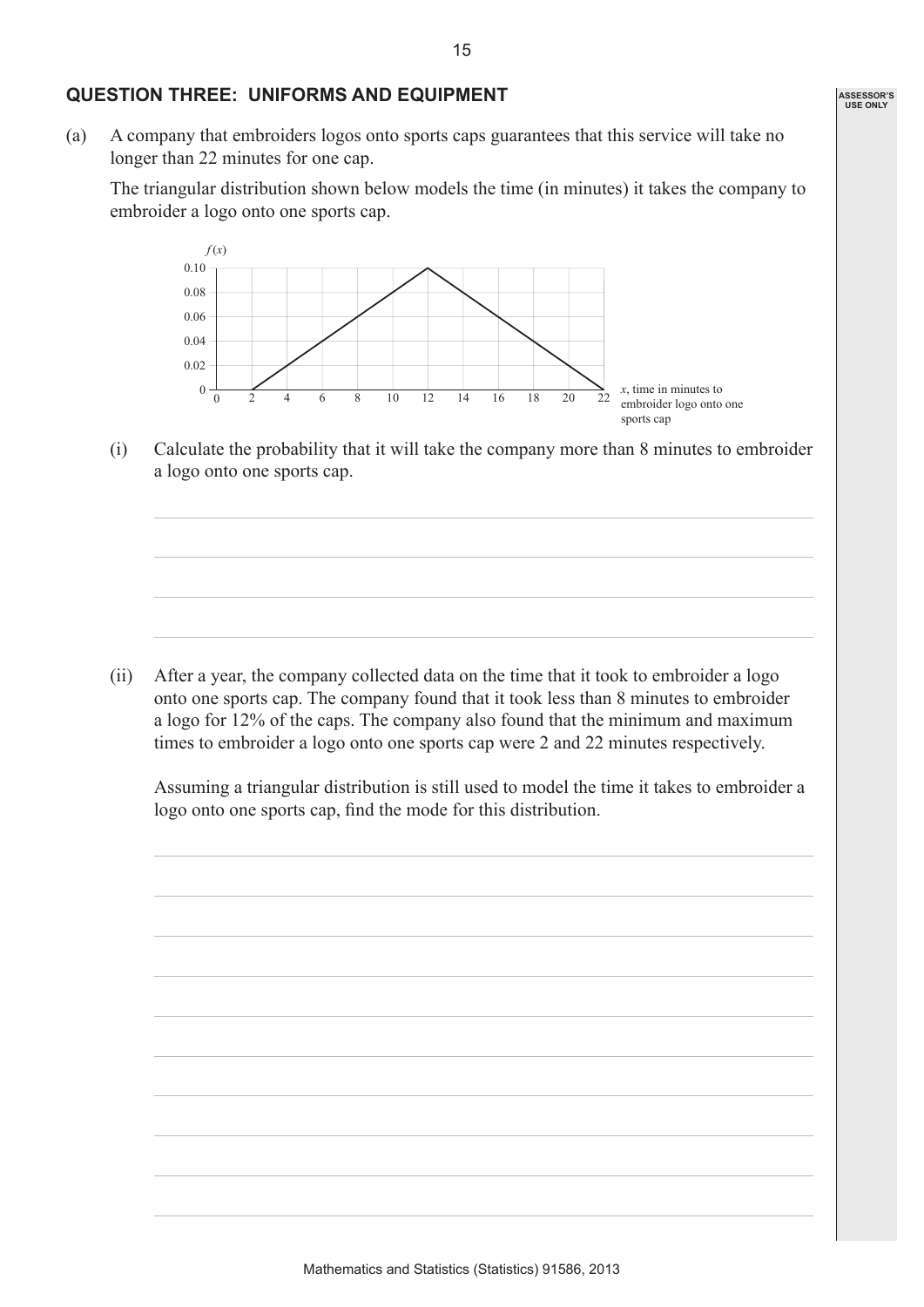(b) Ka mahia e tētahi kamupene mahi kākahu hākinakina ōrite he hāte mō ngā kapa hākinakina. E mōhio ana te kaiwhakanao ko te mīhini e whakamahia ana ki te mahi i ngā hāte ka whakaputa i ngā hāte tōrōkiri i te 4% o te wā.

Kua whiwhi tono te kamupene mō ngā hāte 20 mō tētahi kapa hākinakina.

Mā te whakamahi i te tuaritanga tōtika hei whakatauira i tēnei āhuatanga, tātaihia te tūponotanga e rua ngā hāte tōrōkiri i te itinga rawa i roto i tēnei tono.

I roto i tō whakautu, me parahau e koe tō kōwhiringa tuaritanga, ka tautuhi i te (ngā) tawhā o tēnei tuaritanga, ka tuhi i te (ngā) whakatarunatanga ka puta i a koe.

(c) Kua whiwhi amuamu tētahi kamupene mahi rākete poipātū mō tētahi rākete i mahia e ia.

E ai ki te amuamu, ko te āhua nei e anga whakarunga kē ana te waitohu rākete kaua ki raro i te hurihanga o te rākete, ā, e whakapaetia ana kei te tahatahi te rākete.

Ko te kī a te kamupene he ōrite te tūponotanga ka anga whakarunga, whakararo rānei te waitohu i muri i te hurihanga o te rākete.

Kua tuhia e te kaiamuamu he raraunga mō ngā hurihanga 20, ā, kei raro e whakaaturia ana.

|                  | Waitohu rākete  |                |
|------------------|-----------------|----------------|
|                  | Anga whakarunga | Anga whakararo |
| 20 ngā hurihanga |                 |                |

Whakamahia tētahi tuaritanga tūponotanga tōtika hei tūhura mēnā kei te tika te amuamu. Whakamahia te whakaaro tauanga me ngā tātaitanga hei tautoko i tō whakautu.

**MĀ TE KAIMĀKA ANAKE**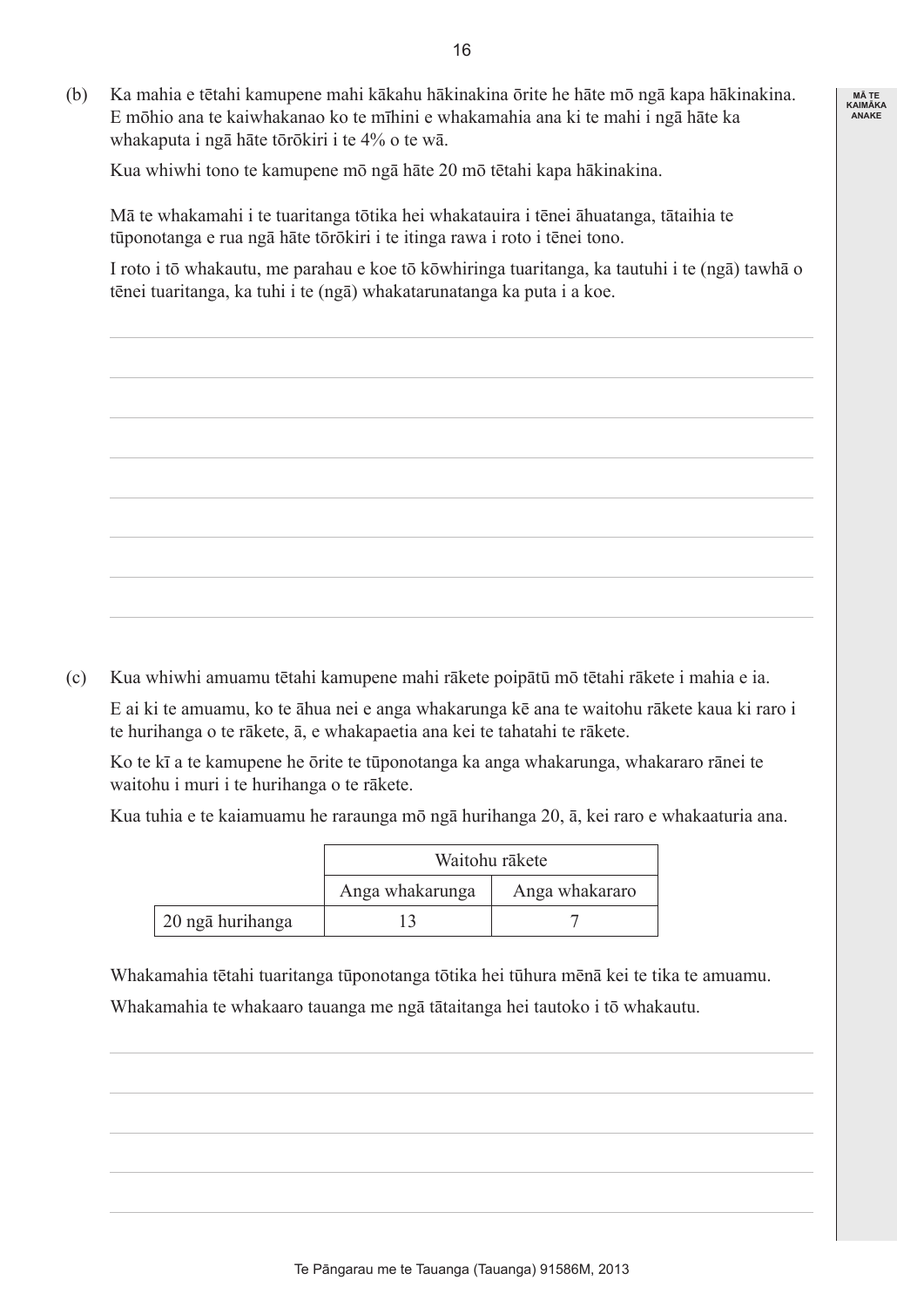| MÃ TE<br>KAIMĀKA<br>ANAKE |
|---------------------------|
|                           |
|                           |
|                           |
|                           |
|                           |
|                           |
|                           |
|                           |
|                           |
|                           |
|                           |
|                           |
|                           |
|                           |
|                           |
|                           |
|                           |
|                           |
|                           |
|                           |
|                           |
|                           |
|                           |
|                           |
|                           |
|                           |
|                           |
|                           |
|                           |
|                           |
|                           |
|                           |
|                           |
|                           |
|                           |
|                           |
|                           |
|                           |
|                           |
|                           |
|                           |
|                           |
|                           |
|                           |
|                           |
|                           |
|                           |
|                           |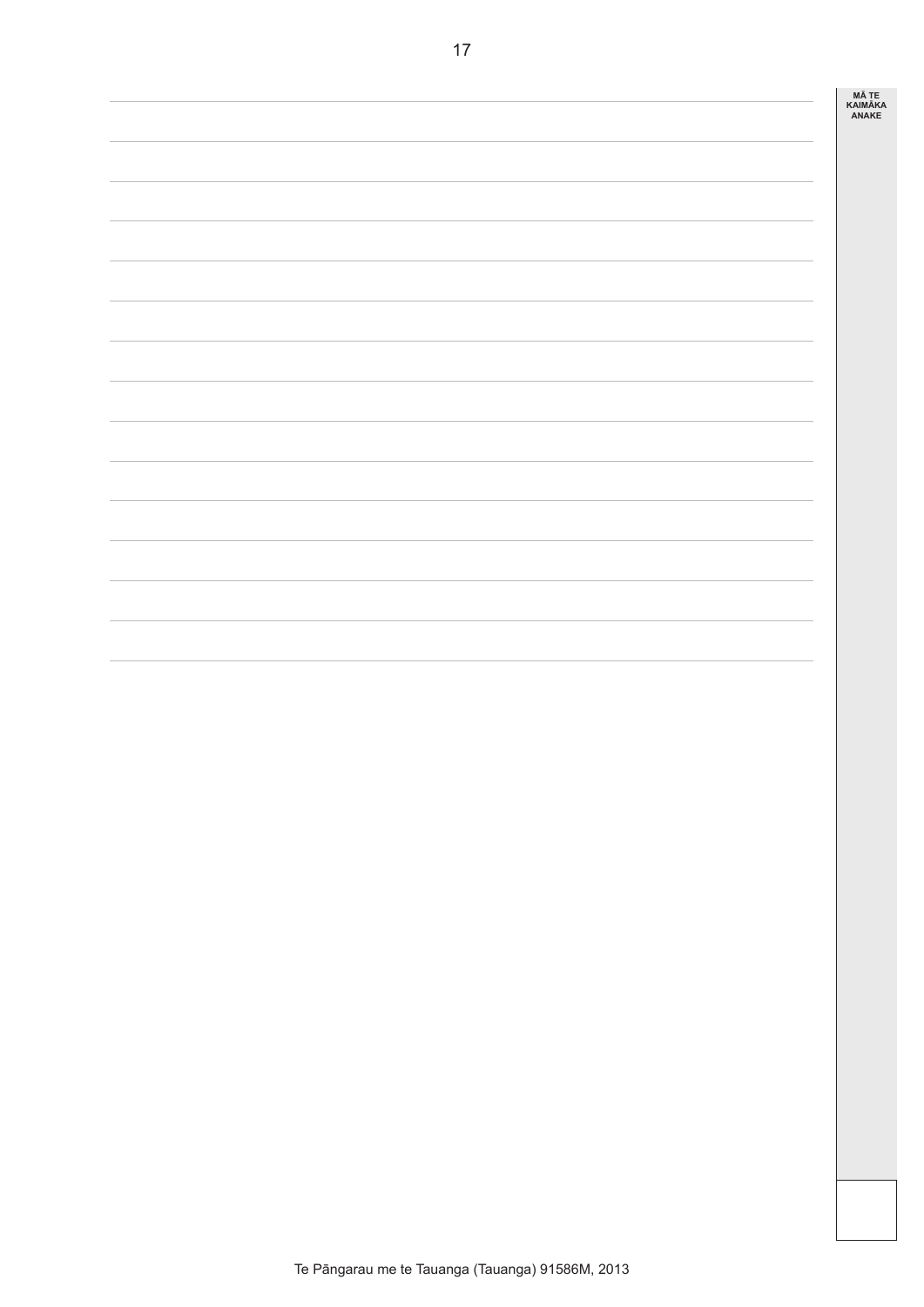(b) A manufacturer of sports uniforms makes shirts for sports teams. The manufacturer knows that the machine he currently uses to make the shirts will produce defective shirts 4% of the time.

The manufacturer has received an order for 20 shirts for a sports team.

Using an appropriate distribution to model this situation, calculate the probability there will be at least two defective shirts in the order.

In your answer, you should justify your choice of distribution, identify the parameter(s) of this distribution, and state any assumption(s) you make.



According to the complainant, the racket logo is more likely to be facing up than down after the racket is spun, suggesting that the racket is unbalanced.

The manufacturer states that it is equally likely for the logo to be facing up or down after the racket is spun.

The complainant has recorded data over 20 spins, which is shown in the table below:

|          | Racket logo |             |
|----------|-------------|-------------|
|          | Facing up   | Facing down |
| 20 spins | 13          |             |

Apply an appropriate probability distribution to investigate whether the complaint is justified. You should support your answer with statistical reasoning and calculations.

**ASSESSOR'S USE ONLY**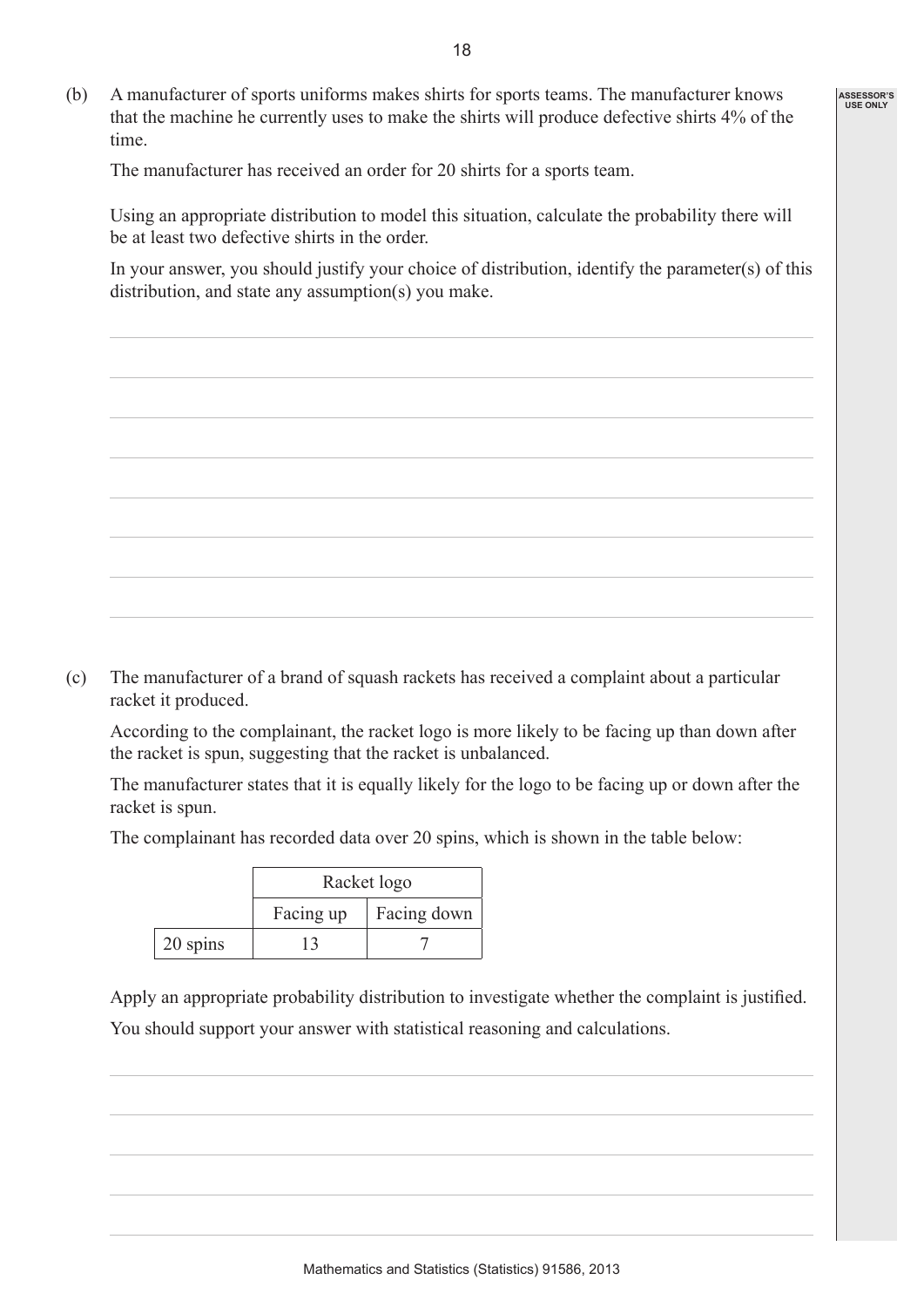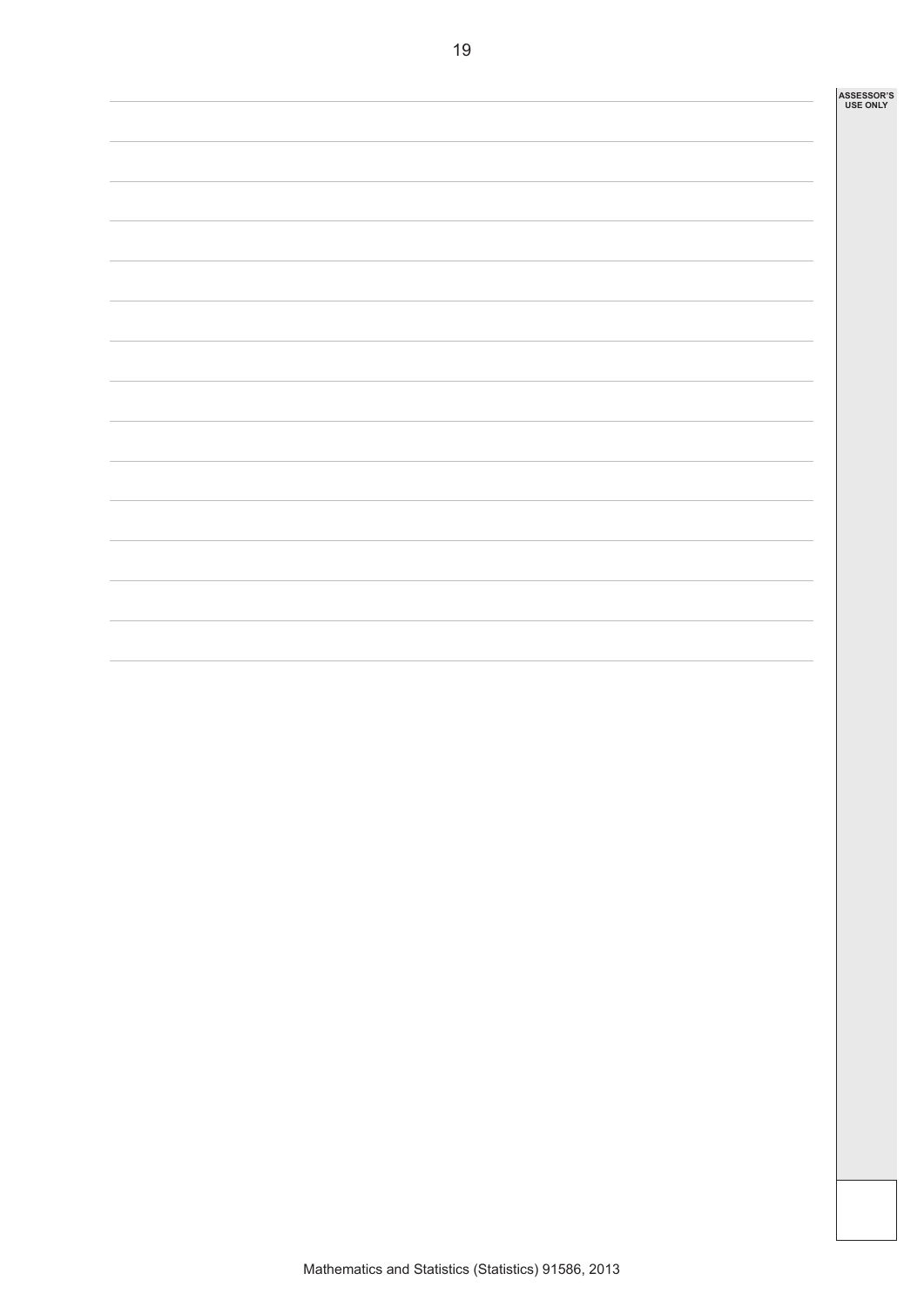|              | He puka anō mēnā ka hiahiatia.              |                           |
|--------------|---------------------------------------------|---------------------------|
| TAU<br>PĀTAI | Tuhia te (ngā) tau pātai mēnā e hāngai ana. | MÃ TE<br>KAIMÃKA<br>ANAKE |
|              |                                             |                           |
|              |                                             |                           |
|              |                                             |                           |
|              |                                             |                           |
|              |                                             |                           |
|              |                                             |                           |
|              |                                             |                           |
|              |                                             |                           |
|              |                                             |                           |
|              |                                             |                           |
|              |                                             |                           |
|              |                                             |                           |
|              |                                             |                           |
|              |                                             |                           |
|              |                                             |                           |
|              |                                             |                           |
|              |                                             |                           |
|              |                                             |                           |
|              |                                             |                           |
|              |                                             |                           |
|              |                                             |                           |
|              |                                             |                           |
|              |                                             |                           |
|              |                                             |                           |
|              |                                             |                           |
|              |                                             |                           |
|              |                                             |                           |
|              |                                             |                           |
|              |                                             |                           |
|              |                                             |                           |
|              |                                             |                           |
|              |                                             |                           |
|              |                                             |                           |
|              |                                             |                           |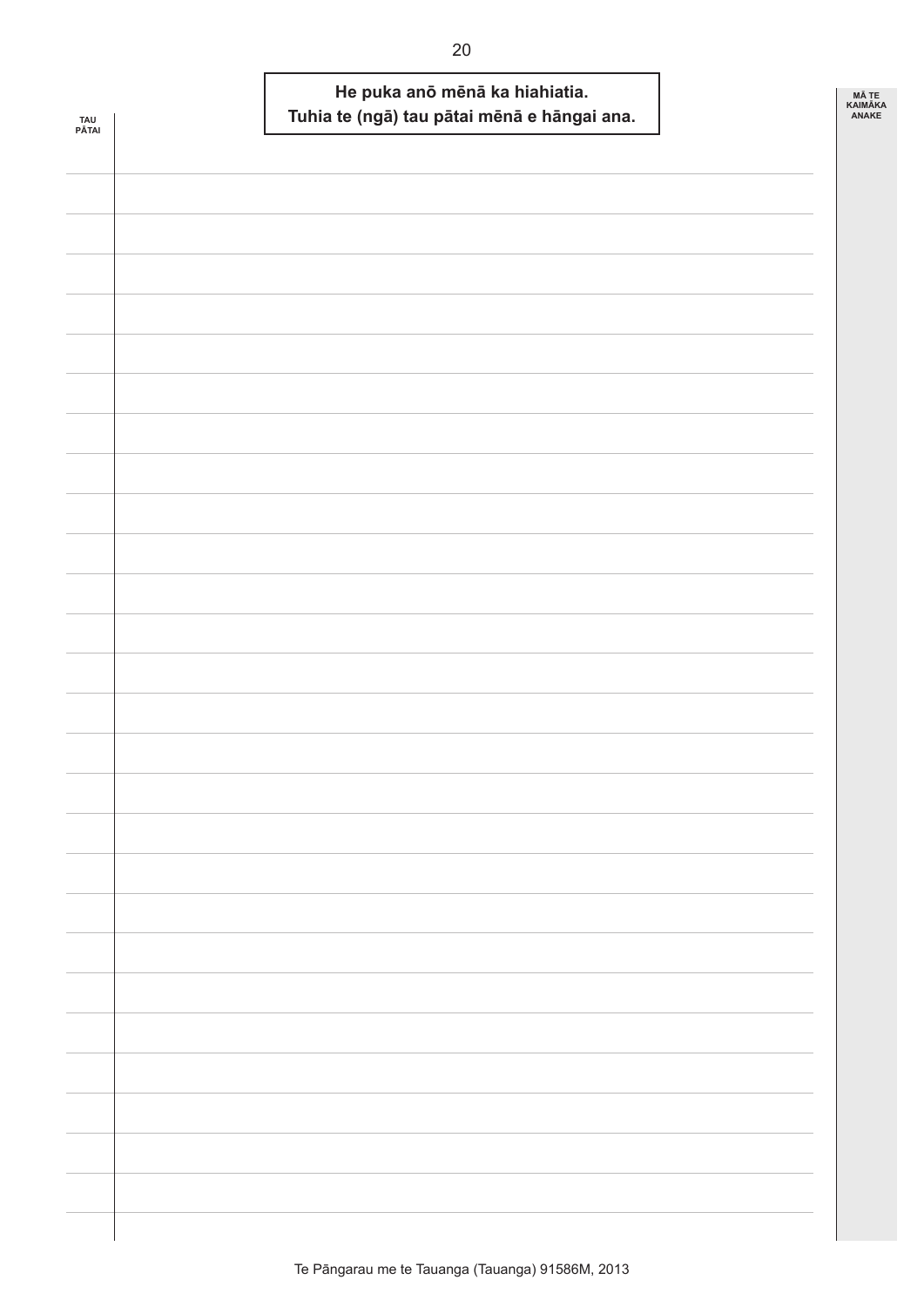| <b>QUESTION<br/>NUMBER</b> | Extra paper if required.<br>Write the question number(s) if applicable. | ASSESSOR'S | <b>USE ONLY</b> |
|----------------------------|-------------------------------------------------------------------------|------------|-----------------|
|                            |                                                                         |            |                 |
|                            |                                                                         |            |                 |
|                            |                                                                         |            |                 |
|                            |                                                                         |            |                 |
|                            |                                                                         |            |                 |
|                            |                                                                         |            |                 |
|                            |                                                                         |            |                 |
|                            |                                                                         |            |                 |
|                            |                                                                         |            |                 |
|                            |                                                                         |            |                 |
|                            |                                                                         |            |                 |
|                            |                                                                         |            |                 |
|                            |                                                                         |            |                 |
|                            |                                                                         |            |                 |
|                            |                                                                         |            |                 |
|                            |                                                                         |            |                 |
|                            |                                                                         |            |                 |
|                            |                                                                         |            |                 |
|                            |                                                                         |            |                 |
|                            |                                                                         |            |                 |
|                            |                                                                         |            |                 |
|                            |                                                                         |            |                 |
|                            |                                                                         |            |                 |
|                            |                                                                         |            |                 |
|                            |                                                                         |            |                 |
|                            |                                                                         |            |                 |
|                            |                                                                         |            |                 |